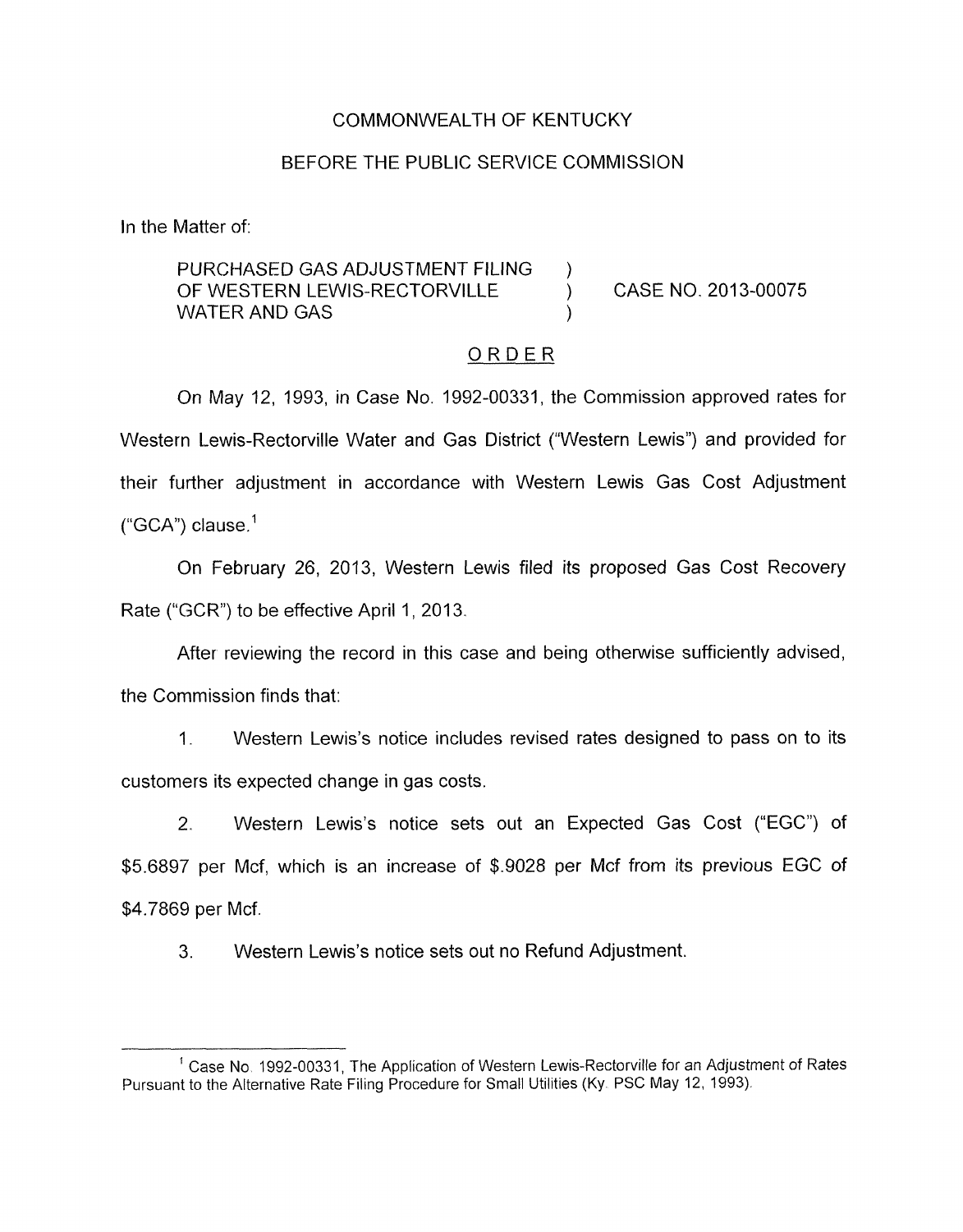4. Western Lewis's notice sets out a current quarter AA of \$0528 per Mcf. Western Lewis's total AA is (\$.7830) per Mcf, which is an increase of \$.5479 per Mcf from the previous total AA of (\$1.3309) per Mcf.

*5.* Western Lewis's notice sets out a current quarter Balance Adjustment (%A") of (\$.0031) per Mcf. Western Lewis's total BA is (\$.2281) per Mcf, which is a decrease of \$.OQ31 per Mcf from the previous total BA of (\$.2250) per Mcf.

6. Western Lewis's GCR is \$4.6786 per Mcf, which is an increase of \$1.4476 per Mcf from the previous rate of \$3.2310 per Mcf.

7. The rates in the Appendix to this Order are fair, just, and reasonable, and should be approved for billing for service rendered by Western Lewis on and after April 1, 2013.

IT IS THEREFORE ORDERED that:

1. The rates in the Appendix to this Order are approved for service rendered on and after April 1, 2013.

2. Within 20 days of the date of this Order, Western Lewis shall file with this Commission, using the Commission's electronic Tariff Filing System, revised tariff sheets setting out the rates approved herein and reflecting that they were approved pursuant to this Order.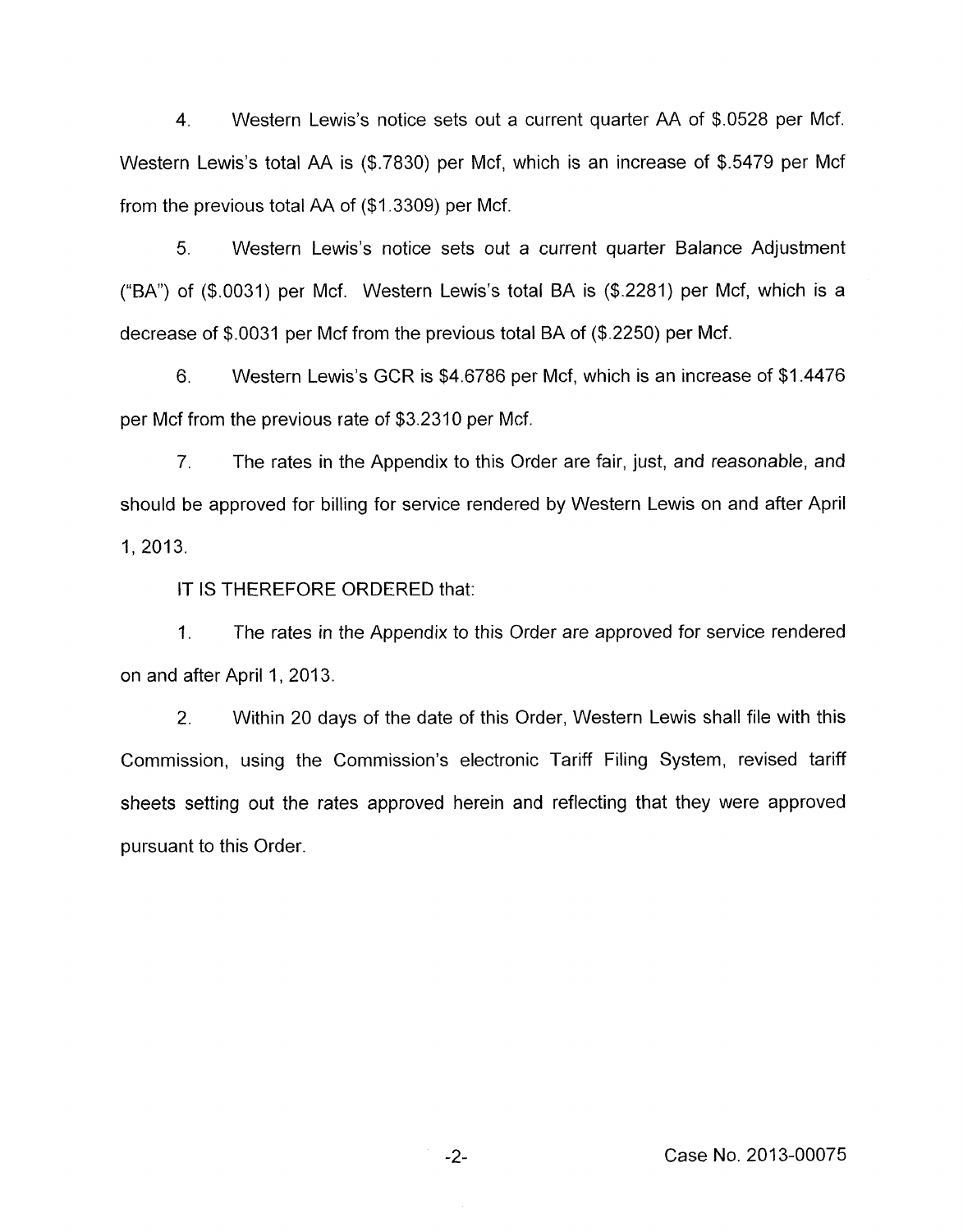By the Commission



 $\bigcap$ **ATTES** Executive Director

Case No. 2013-00075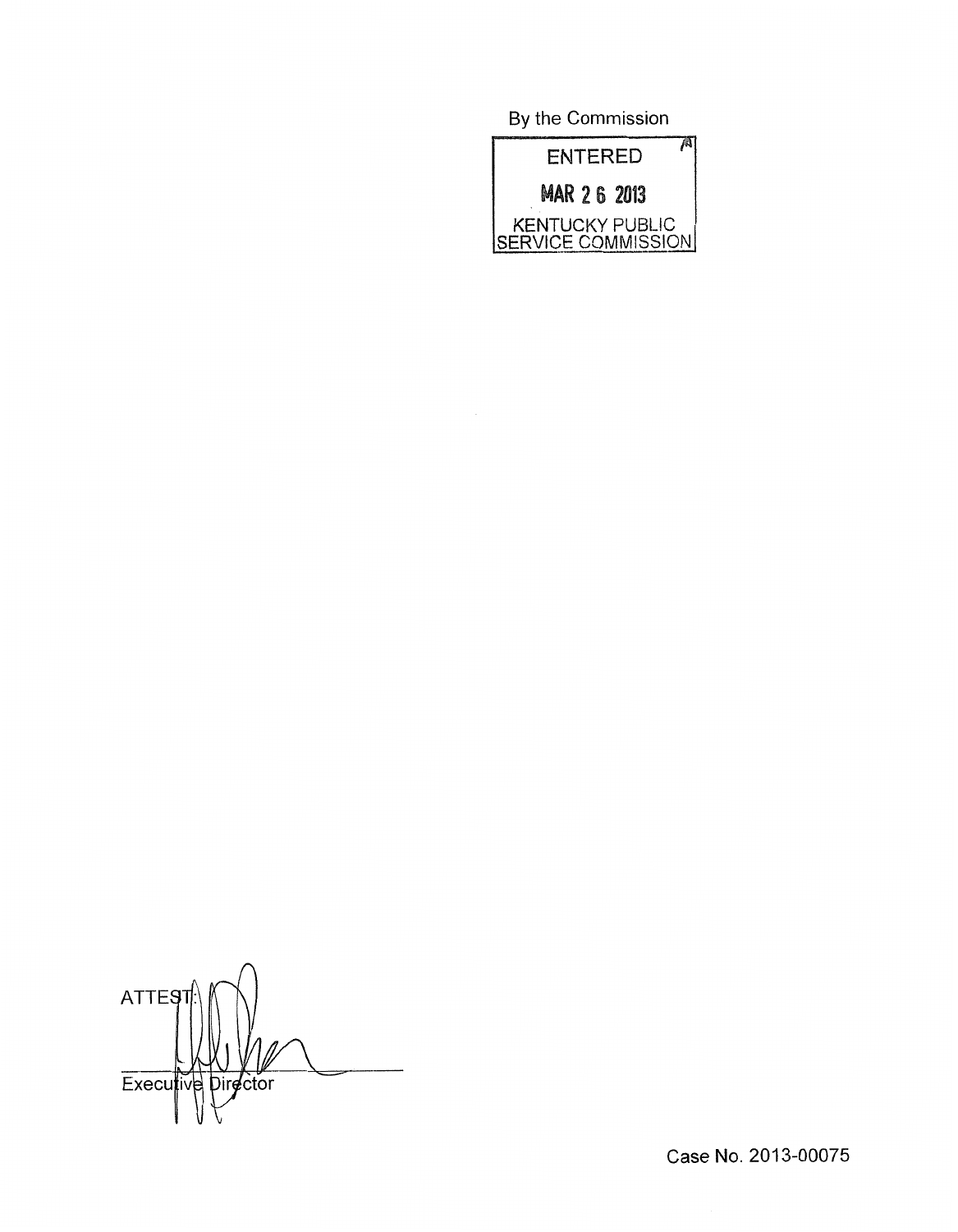## APPENDIX

# APPENDIX TO AN ORDER OF THE KENTUCKY PUBLIC SERVICE  $\textsf{COMM}{}$ ISSION IN CASE NO. 2013-00075 DATED  $\textsf{MAR}$   $\textsf{Z}$   $\textsf{5}$   $\textsf{2013}$

The following rates and charges are prescribed for the customers served by Western Lewis-Rectorville Water and Gas District. All other rates and charges not specifically mentioned herein shall remain the same as those in effect under authority of this Commission prior to the effective date of this Order.

## RETAIL RATES:

Customer Charge

\$1.00 per month

Gas Cost

#### Monthly usage

|                                                  | <b>Base Rate</b> | Gas Cost<br>Recovery<br>Rate | Total    |
|--------------------------------------------------|------------------|------------------------------|----------|
| First 1,000 cubic feet<br>or less (Minimum Bill) | \$3.9883         | \$4.6786                     | \$8.6669 |
| Next 4,000 cubic feet per<br>1,000 cubic feet    | 1.4565           | 4.6786                       | 6.1351   |
| Next 5,000 cubic feet per<br>1,000 cubic feet    | 1.3970           | 4.6786                       | 6.0756   |
| Over 10,000 cubic feet per<br>1,000 cubic feet   | 1.2228           | 4.6786                       | 5.9014   |